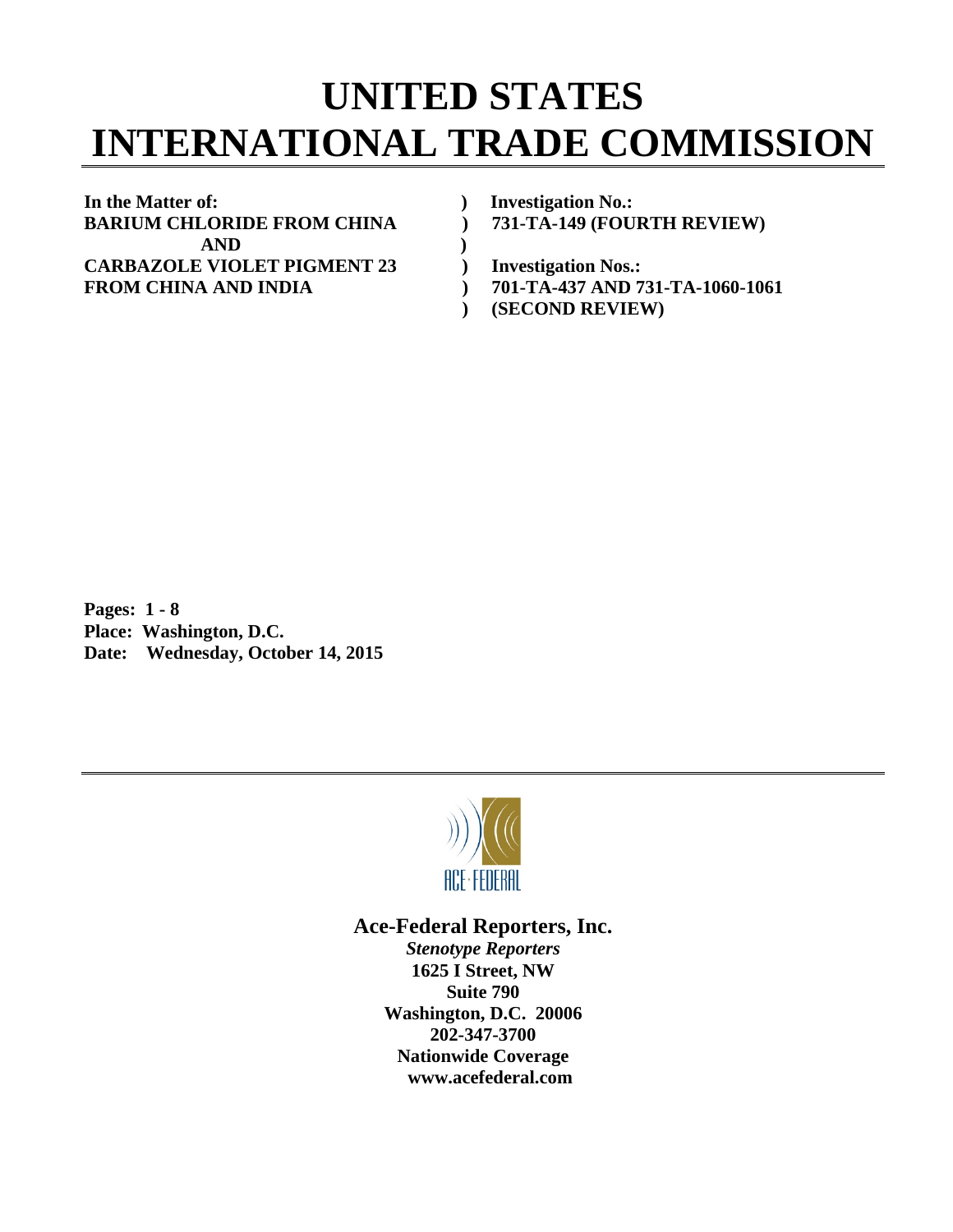1 THE UNITED STATES INTERNATIONAL TRADE COMMISSION 2 3 In the Matter of: (a) Investigation No.: 4 ) 731-TA-149 5 BARIUM CHLORIDE ) (Fourth Review) 6 FROM CHINA ) 7 and ) 8 CARBAZOLE VIOLET PIGMENT ) Investigation Nos.: 9 23 FROM CHINA AND INDIA (2008) 701-TA-437 and 10 ) 731-TA-1060-1061 11 ) (Second Review) 12 13 Wednesday, October 14, 2015 14 Main Hearing Room (Room 101) 15 U.S. International 16 Trade Commission 17 500 E Street, S.W. 18 Washington, D.C. 19 The meeting, commenced, pursuant to notice, at 20 9:30 a.m., before the Commissioners of the United States 21 International Trade Commission, the Honorable MEREDITH M. 22 BROADBENT, presiding. 23 24 25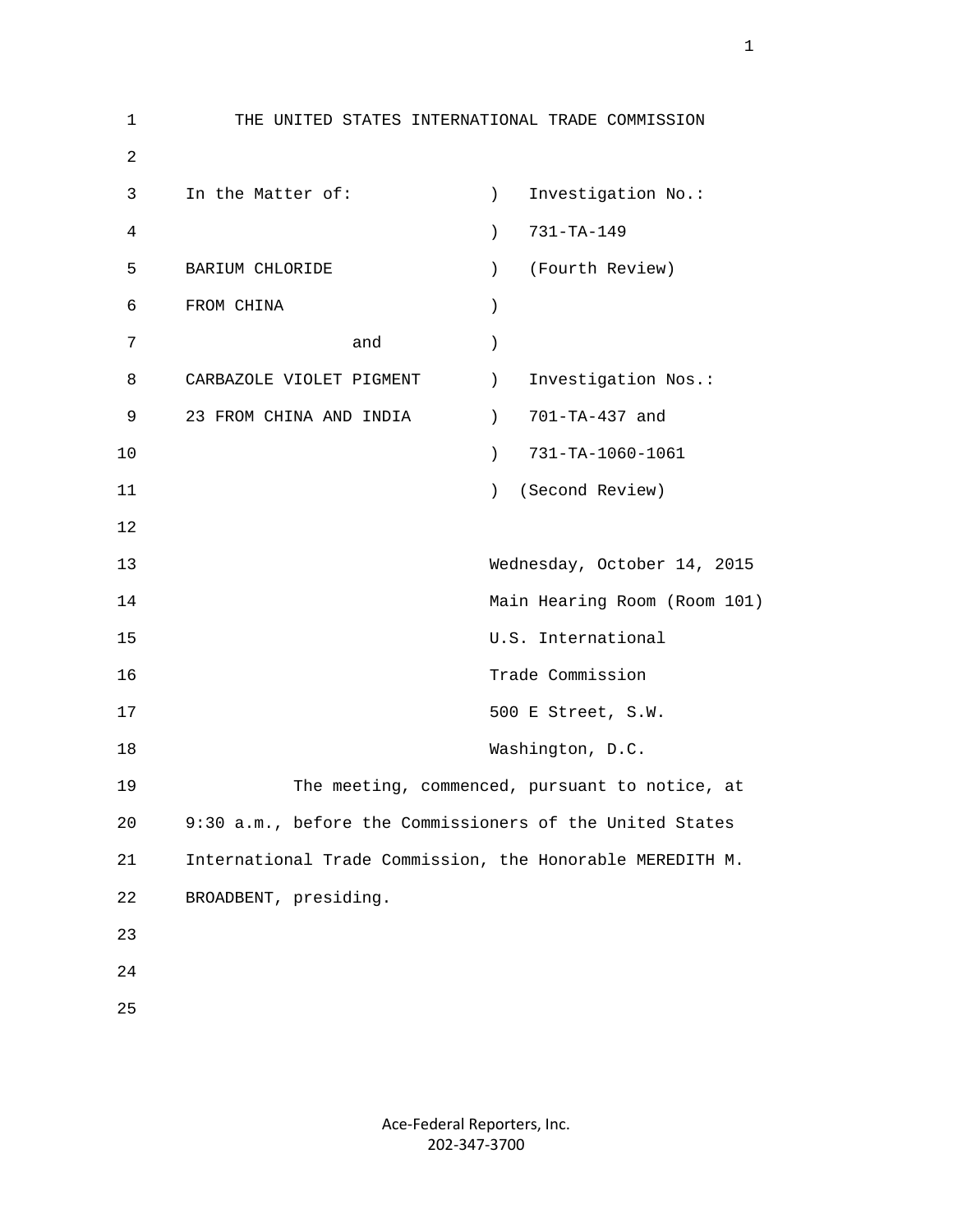## 1 APPEARANCES:

| 2  |                     | On behalf of the International Trade Commission: |
|----|---------------------|--------------------------------------------------|
| 3  | Commissioners:      |                                                  |
| 4  |                     | MEREDITH M. BROADBENT, CHAIRMAN                  |
| 5  |                     | DEAN A. PINKERT, VICE CHAIRMAN                   |
| 6  |                     | IRVING A. WILLIAMSON, COMMISSIONER               |
| 7  |                     | DAVID S. JOHANSON, COMMISSIONER                  |
| 8  |                     | F. SCOTT KIEFF, COMMISSIONER                     |
| 9  |                     | RHONDA K. SCHMIDTLEIN, COMMISSIONER              |
| 10 | Staff:              |                                                  |
| 11 |                     | AMY SHERMAN, INVESTIGATOR                        |
| 12 |                     | CHRISTOPHER ROBINSON, INTERNATIONAL TRADE        |
| 13 | ANALYST             |                                                  |
| 14 |                     | JANE DEMPSEY, ATTORNEY-ADVISOR                   |
| 15 |                     | FRED RUGGLES, SUPERVISORY INVESTIGATOR           |
| 16 |                     |                                                  |
| 17 |                     | CYNTHIA TRAINOR, INVESTIGATOR                    |
| 18 |                     | JEFFREY CLARK, INTERNATIONAL TRADE ANALYST       |
| 19 |                     | DAVID GOLDFINE, ATTORNEY-ADVISOR                 |
| 20 |                     | FRED RUGGLES, SUPERVISORY INVESTIGATOR           |
| 21 |                     |                                                  |
| 22 |                     | WILLIAM R. BISHOP, SUPERVISORY HEARINGS AND      |
| 23 | INFORMATION OFFICER |                                                  |
| 24 |                     | JENNIFER D. ROHRBACH, SUPERVISORY ATTORNEY,      |
| 25 | DOCKET SERVICES     |                                                  |
|    |                     |                                                  |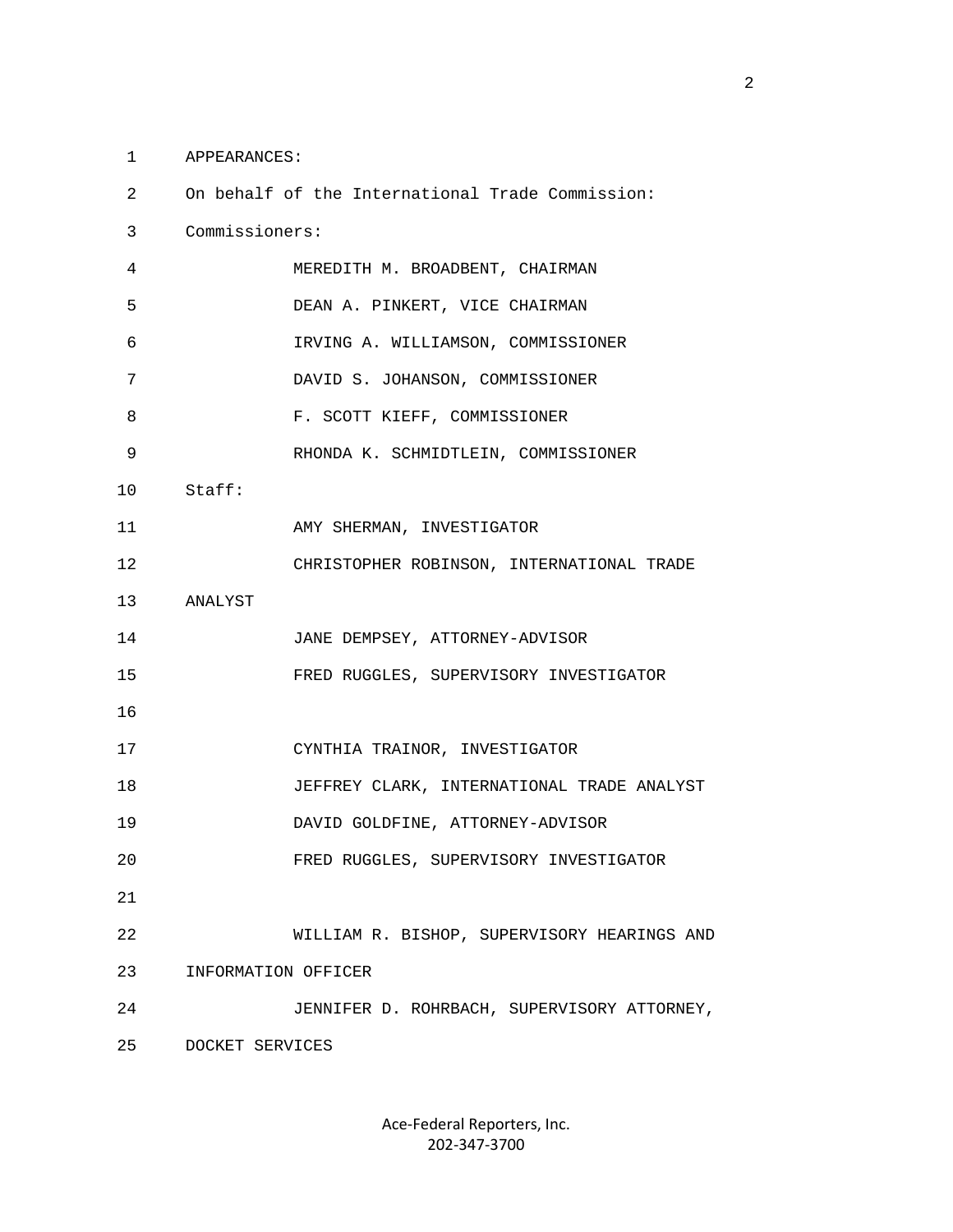1 P R O C E E D I N G S 2 (9:36 a.m.) 3 CHAIRMAN BROADBENT: Good morning. This meeting 4 of the U.S. International Trade Commission will now come to 5 order. I understand that there are no agendas for future 6 meetings or outstanding action jackets to consider. 7 Is there any objection to approval of the minutes 8 of September 3rd, 10th, 15th, 16th, 18th, 24, 25th, 29, 2015 9 or to ratification list 15-010? 10 (No response.) 11 CHAIRMAN BROADBENT: Hearing no objection, they 12 are approved. 13 Next we turn to the vote on Investigation No. 14 731-149. It's a fourth review of Barium Chloride from 15 China. 16 Welcome to Mr. Ruggles and to the staff who 17 participated in this investigation. Are there any questions 18 for the staff? 19 (No response.) 20 CHAIRMAN BROADBENT: Are there any additions or 21 corrections to the staff report? 22 MR. RUGGLES: Fred Ruggles, Office of 23 Investigations, no corrections or additions. 24 CHAIRMAN BROADBENT: Thank you, Mr. Ruggles. 25 Is there any objection to approval of the staff

> Ace‐Federal Reporters, Inc. 202‐347‐3700

<u>3</u>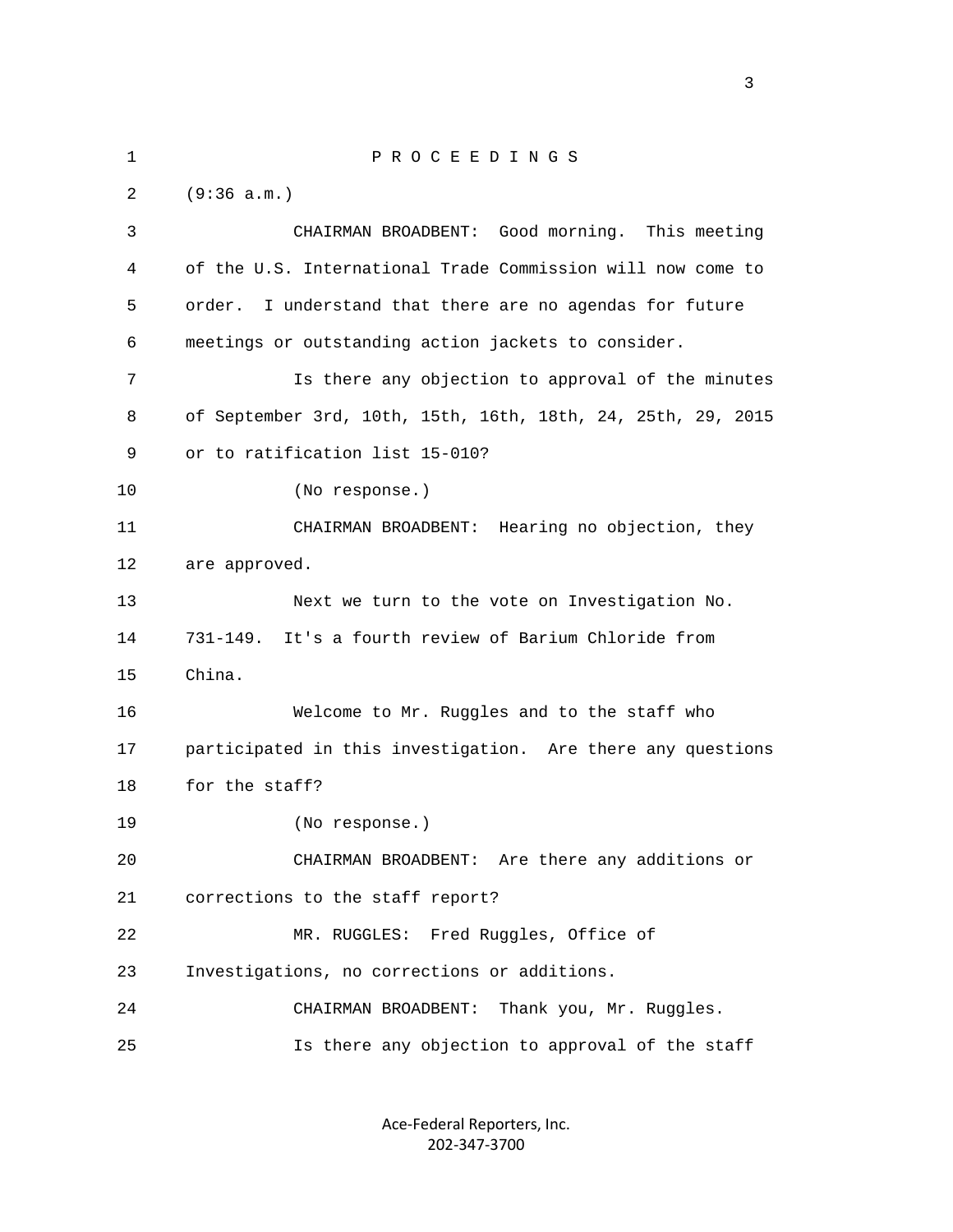1 report? 2 (No response.) 3 CHAIRMAN BROADBENT: Hearing none, it is 4 approved. 5 Mr. Secretary, will you please call the roll? 6 MR. BISHOP: Commissioner Broadbent? 7 COMMISSIONER BROADBENT: I vote in the 8 affirmative. 9 MR. BISHOP: Commissioner Kieff? 10 COMMISSIONER KIEFF: I vote in the affirmative. 11 MR. BISHOP: Commissioner Johanson? 12 COMMISSIONER JOHANSON: I vote in the 13 affirmative. 14 MR. BISHOP: Commissioner Schmidtlein? 15 COMMISSIONER SCHMIDTLEIN: I vote in the 16 affirmative. 17 MR. BISHOP: Commissioner Williamson? 18 COMMISSIONER WILLIAMSON: I vote in the 19 affirmative. 20 MR. BISHOP: Commissioner Pinkert? 21 COMMISSIONER PINKERT: I vote in the affirmative. 22 MR. BISHOP: Madam Chairman, the Commission has 23 reached an affirmative determination. 24 CHAIRMAN BROADBENT: Thank you, Mr. Secretary. 25 Further information regarding this determination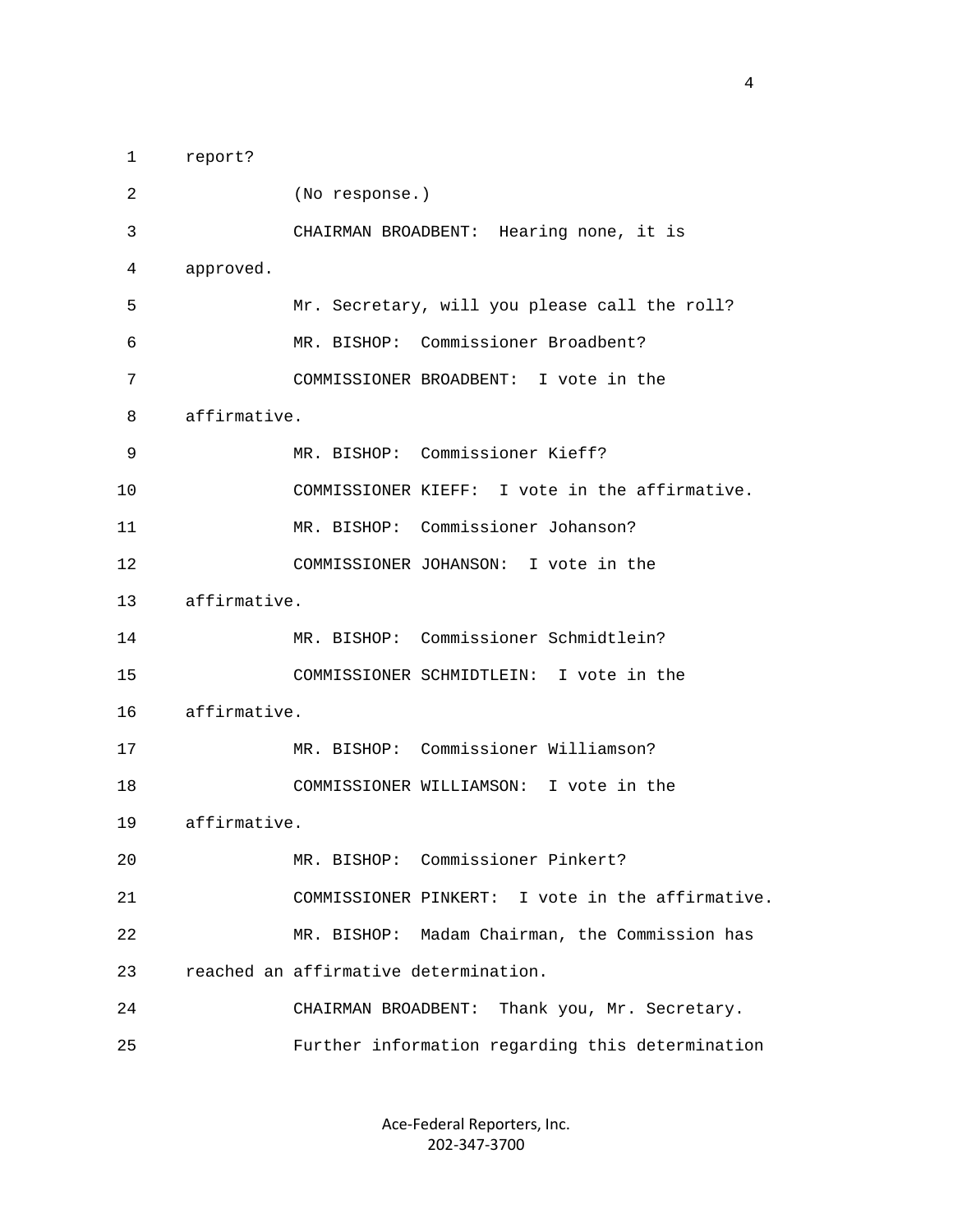1 will be in the press release. Views of the Commission 2 currently are scheduled to be completed and filed on October 3 27, 2015. 4 Thank you to all the staff that participated in 5 this investigation. 6 We will now pause for a moment to change staff 7 for the next vote. 8 (Pause.) 9 CHAIRMAN BROADBENT: Next we turn to the vote on 10 Investigation No. 701-437 and 731-1060 and 1061. Second 11 Review, Carbazole Violet Pigment 23 from China and India. 12 Welcome to Mr. Ruggles and the staff who 13 participated in this investigation. 14 Are there any questions for the staff? 15 (No response.) 16 CHAIRMAN BROADBENT: Are there any additions or 17 corrections to the staff report? 18 MR. RUGGLES: Fred Ruggles, Office of 19 Investigations, no corrections or additions. 20 CHAIRMAN BROADBENT: Is there any objection to 21 approval of the staff report? 22 (No response.) 23 CHAIRMAN BROADBENT: Hearing none, it is 24 approved. 25 Mr. Secretary, will you please call the roll?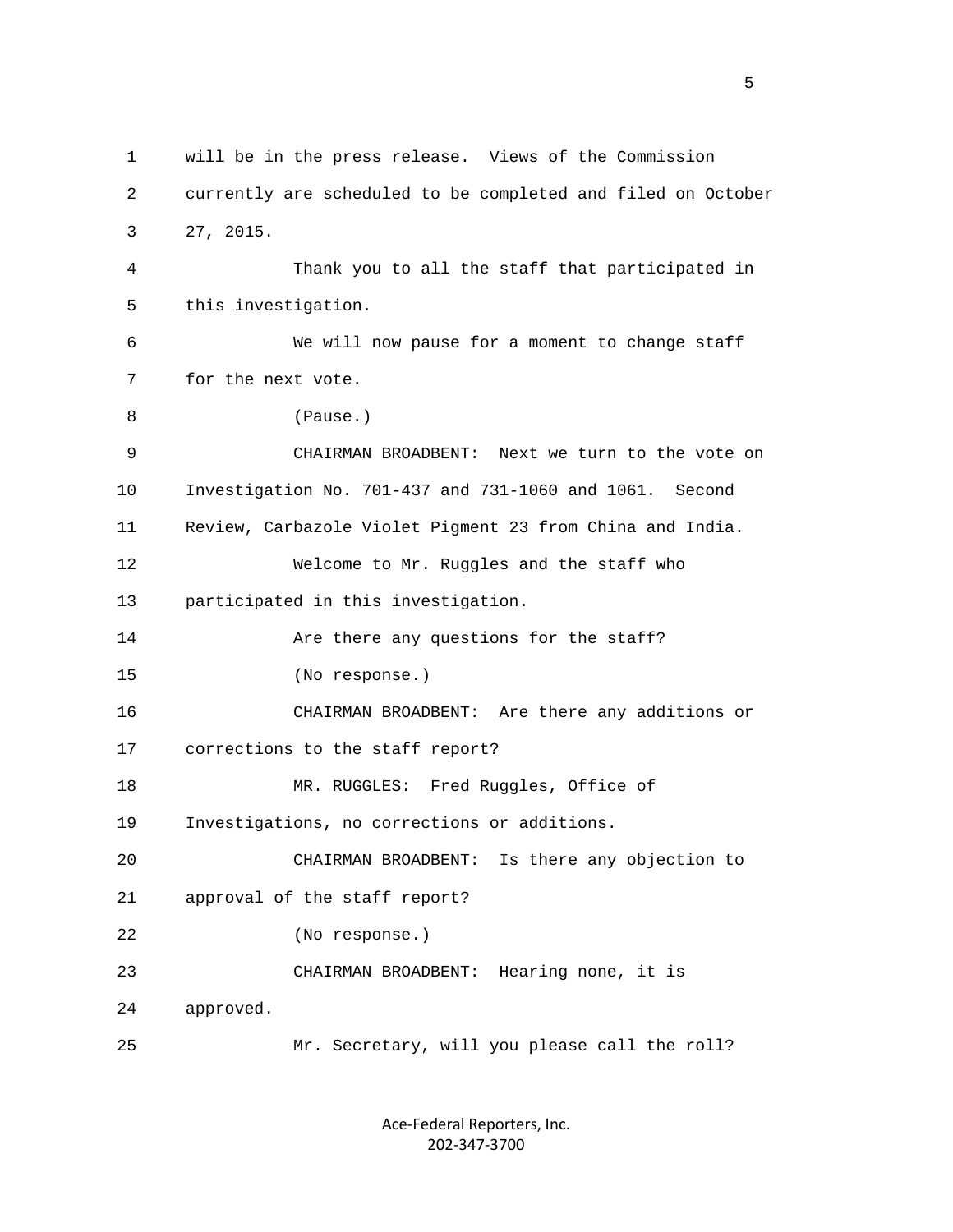1 MR. BISHOP: Commissioner Pinkert? 2 COMMISSIONER PINKERT: I vote in the affirmative. 3 MR. BISHOP: Commissioner Williamson? 4 COMMISSIONER WILLIAMSON: I vote in the 5 affirmative. 6 MR. BISHOP: Commissioner Johanson? 7 COMMISSIONER JOHANSON: I vote in the 8 affirmative? 9 MR. BISHOP: Commissioner Kieff? 10 COMMISSIONER KIEFF: I vote in the affirmative? 11 MR. BISHOP: Commissioner Broadbent? 12 COMMISSIONER BROADBENT: I vote in the 13 affirmative. 14 MR. BISHOP: Commissioner Schmidtlein? 15 COMMISSIONER SCHMIDTLEIN: I vote in the 16 affirmative. 17 MR. BISHOP: Madam Chairman, the Commission has 18 reached affirmative determinations. 19 CHAIRMAN BROADBENT: Thank you, Mr. Secretary. 20 Further information regarding these 21 determinations will be in the press release. Views of the 22 Commission currently are scheduled to be completed and filed 23 on November 2nd, 2015. 24 Thanks to all the staff who participated in these 25 investigations.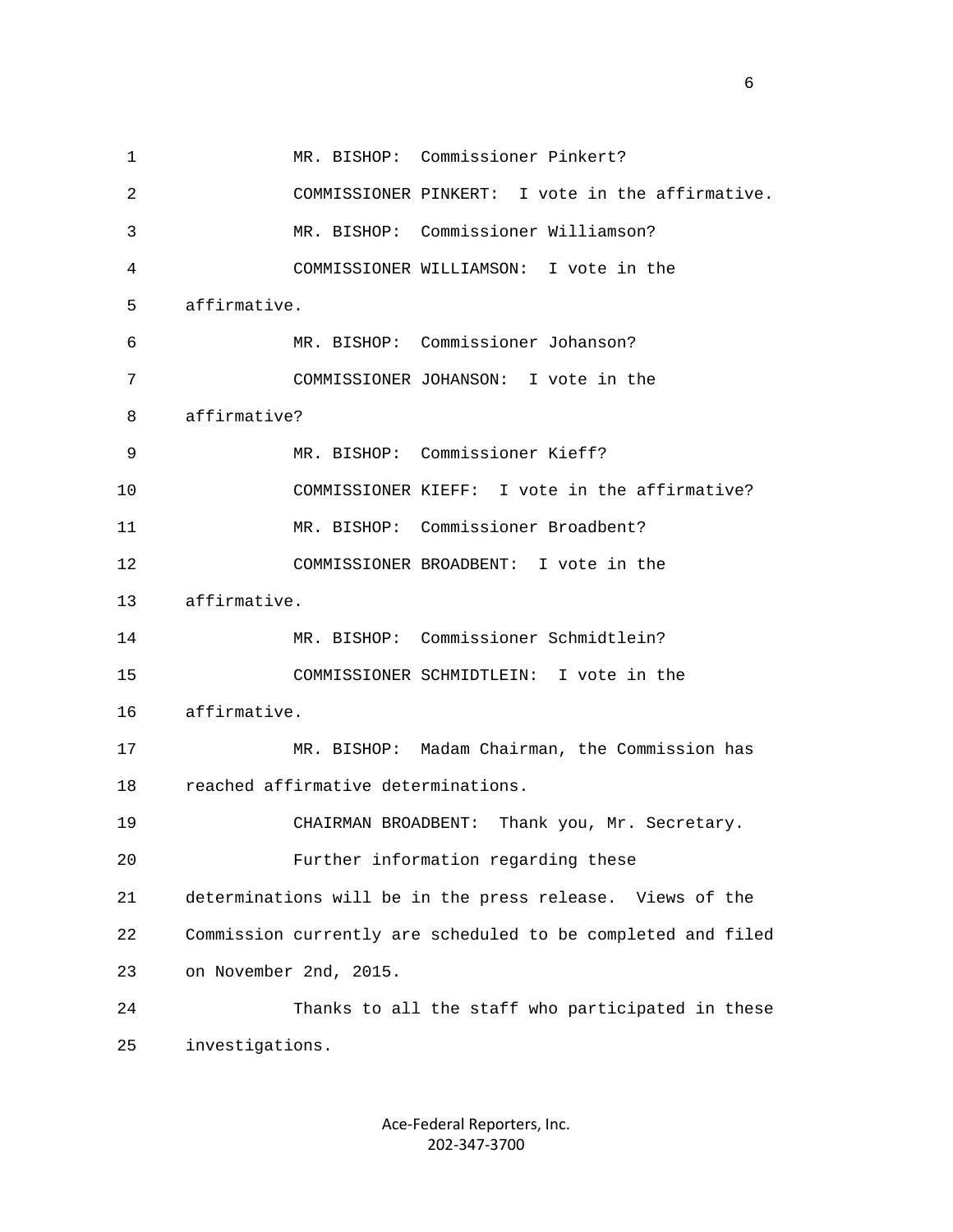| $\mathbf 1$    | We will resume shortly for a hearing on WTO     |
|----------------|-------------------------------------------------|
| $\overline{c}$ | Environmental Goods. This meeting is adjourned. |
| $\mathsf{3}$   | (Whereupon, at 9:39 a.m., the meeting was       |
| $\overline{4}$ | adjourned.)                                     |
| 5              |                                                 |
| $\epsilon$     |                                                 |
| $\overline{7}$ |                                                 |
| $\,8\,$        |                                                 |
| $\mathsf 9$    |                                                 |
| $10\,$         |                                                 |
| $11\,$         |                                                 |
| $1\,2$         |                                                 |
| $13$           |                                                 |
| $1\,4$         |                                                 |
| $15\,$         |                                                 |
| $16$           |                                                 |
| 17             |                                                 |
| $18\,$         |                                                 |
| 19             |                                                 |
| $2\,0$         |                                                 |
| $21\,$         |                                                 |
| $2\sqrt{2}$    |                                                 |
| 23             |                                                 |
| $2\sqrt{4}$    |                                                 |
| 25             |                                                 |